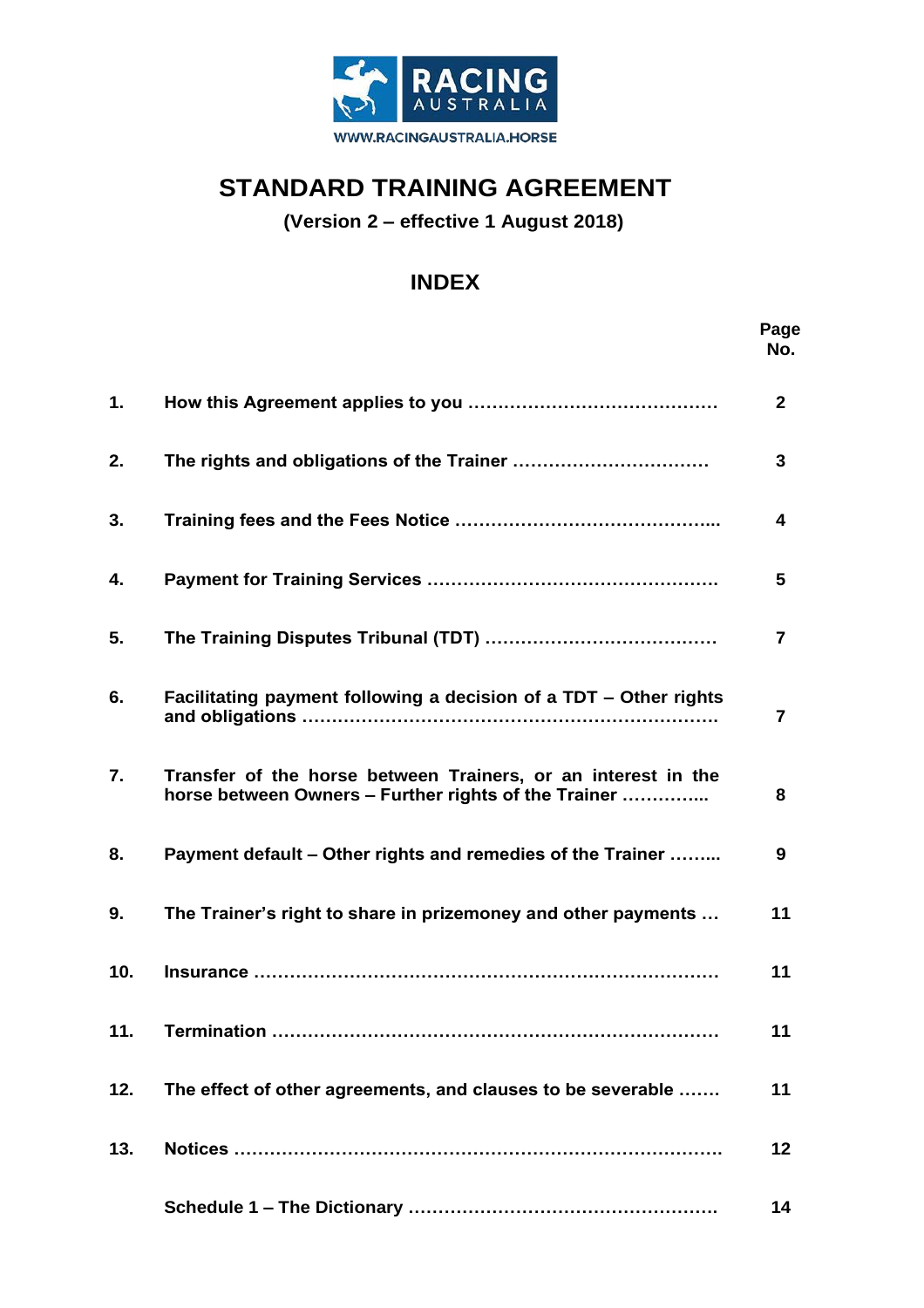#### **1. HOW THIS AGREEMENT APPLIES TO YOU**

- 1.1 The provision of Training Services by the Trainer to the Owner is subject to this Agreement, which is to apply between the Trainer and Owner as from 1 August 2018. This Agreement supersedes the original version of the Racing Australia Standard Training Agreement, which was in force from 1 August 2017. Where multiple persons together own a Horse/s, and where the context in this Agreement permits, "Owner" should be understood to mean the combined owners of the Horse/s.
- 1.2 The parties agree to be bound by the Rules of Racing, which include the TOR Rules, as amended from time to time. (In this Agreement, where a provision reflects or is mirrored by a TOR Rule, for convenience and reference only, the relevant TOR Rule is stated in square brackets after the provision.)
- 1.3 The terms of this Agreement can be excluded, varied or limited by agreement in writing between the Trainer and the Owner, except that the parties cannot exclude, vary or limit the operation of any provision of this Agreement which embodies or mirrors a requirement of the Rules of Racing. This Agreement applies to the arrangements of all Trainers (and training partnerships) with Owners in relation to the provision of Training Services. Further, where the Trainer provides Training Services through a company or other business structure (including for the purpose of the billing of Training Fees and/or Training Disbursements), that company or other business structure through which the Trainer or training partnership provides Training Services will be bound by this Agreement, and the Trainer is deemed, to the extent relevant, to be the authorised agent of that company or business structure. That means the operation of the TOR Rules (including this Standard Training Agreement) cannot be avoided on account of the Trainer or a training partnership providing Training Services through a corporate entity or other business structure which is not licensed or registered by a PRA.
- 1.4 This Agreement is governed by the laws of the State or Territory of the TDT at which any dispute in relation to Training Fees and/or Training Disbursements the subject of this Agreement would be heard pursuant to TOR Rule 5(4).
- 1.5 Where there is more than one Owner of the Horse:
	- (a) this Agreement binds all Owners severally, but not jointly and severally; and
	- (b) all actions and decisions made by the Managing Owner in respect of this Agreement will be taken to be made on behalf of all of the Owners, except where this Agreement, or the Owners in writing, provide otherwise.
- 1.6 In the event of any conflict or inconsistency between this Agreement and the Rules of Racing, the Rules of Racing prevail to the extent of the conflict or inconsistency.
- 1.7 Words or phrases in this Agreement have the meaning given to them in the Dictionary which is Schedule 1 to this Agreement and forms part of this Agreement.
- 1.8 In this Agreement headings and bold typing are for convenience only and do not affect interpretation and, unless the context otherwise requires:
	- (a) a reference to a word includes the singular and the plural of the word and vice versa;
	- (b) a reference to a gender includes any gender;
	- (c) if a word or phrase is defined, then other parts of speech and grammatical forms of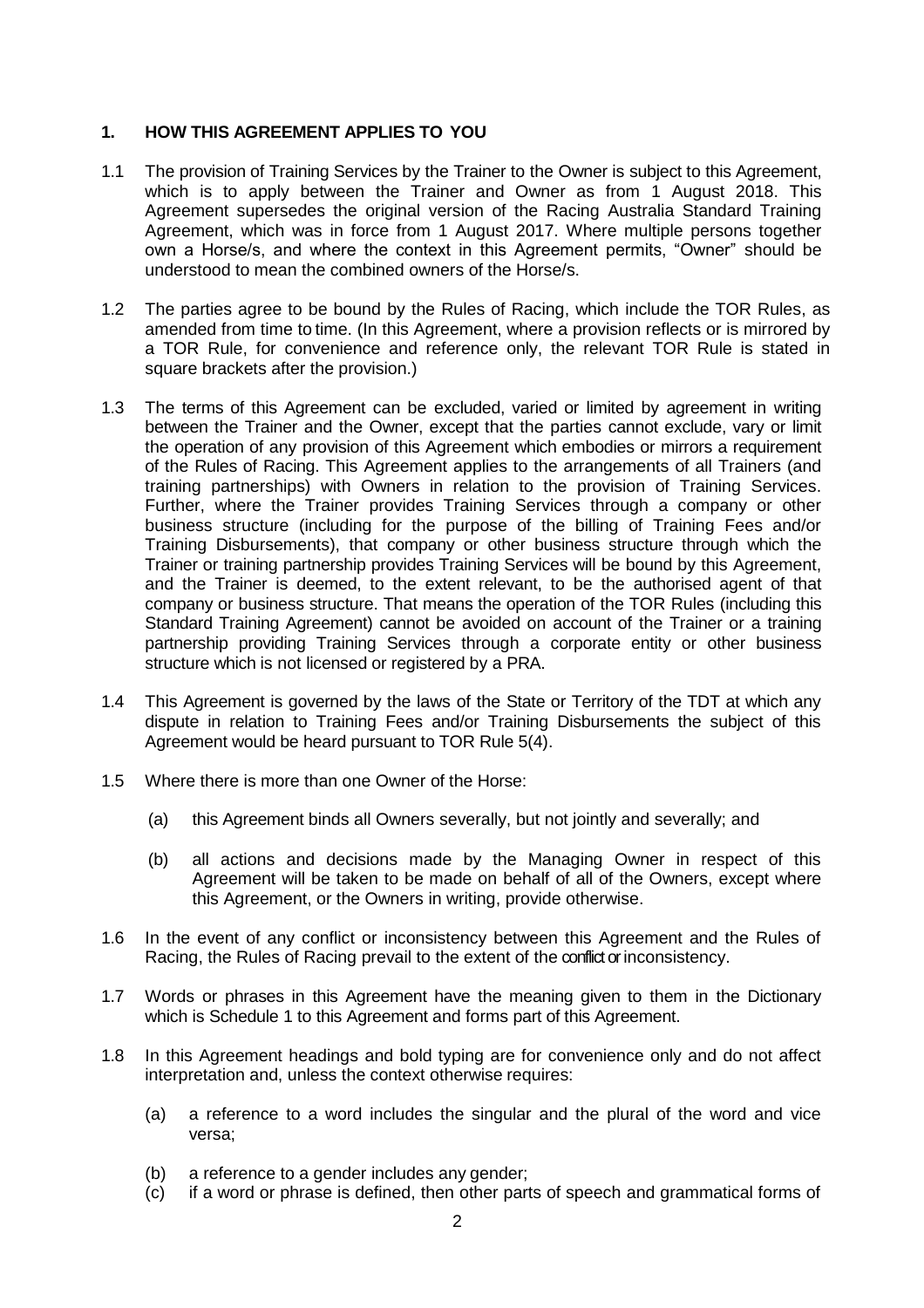that word or phrase have a corresponding meaning;

(d) a term which refers to a person includes a person in any capacity, a body corporate, an unincorporated body (for example some joint ventures, a society or association), a trust, or a partnership.

# **2. THE RIGHTS AND OBLIGATIONS OF THE TRAINER**

- 2.1 The Trainer agrees to care for, train, stable, feed, exercise and arrange appropriate treatment for the Horse in accordance with the Rules of Racing and to the standard of a reasonable Trainer in the Australian thoroughbred racing industry.
- 2.2 The Trainer (or an authorised representative of the Trainer) must:
	- (a) care for and train the Horse in accordance with the Rules of Racing and to enable it to race to the best of its ability;
	- (b) train the Horse with due care, skill, and diligence with reference to industry practice in the thoroughbred racing industry in Australia; and
	- (c) periodically and in a timely manner report to the Owner about the welfare, progress, and performance of the Horse, at a minimum and without limitation:
		- (i) when the Horse enters the Trainer's stable for training;
		- (ii) when the Horse departs the Trainer's stable for agistment (including by identifying the place of agistment);
		- (iii) when the Horse transfers to another stable of the Trainer, or interstate, or to another Trainer, or to a selling agent;
		- (iv) when the Horse is nominated for or accepted for a trial or a race;
		- (v) when the Horse suffers a material injury or illness, requires veterinary treatment, or dies; and
		- (vi) by providing a post-trial or post-race report within a reasonable time of the completion of either.
- 2.3 A report in relation to any of the matters set out in clause 2.2(c) above may be provided in any comprehensible form including:
	- (a) verbally in person;
	- (b) by telephone (including by leaving a voicemail);
	- (c) in written form (including by post, email, text message or facsimile).
- 2.4 Subject to clause 2.5, the Trainer has the right to engage a qualified person considered by the Trainer to be appropriate and/or necessary to attend to the Horse, including a veterinarian, farrier, horse dentist, horse chiropractor, horse acupuncturist, or water walker therapist.
- 2.5 If the cost of any scheduled treatment event for the Horse (including veterinary or surgical treatment) is in the reasonable opinion of the Trainer expected to exceed \$2000 (including GST), the Trainer must obtain the approval of the Managing Owner before arranging that treatment.
- 2.6 The Trainer has the right to nominate, enter, accept, scratch or withdraw the Horse from any race or trial as the Trainer thinks fit, except: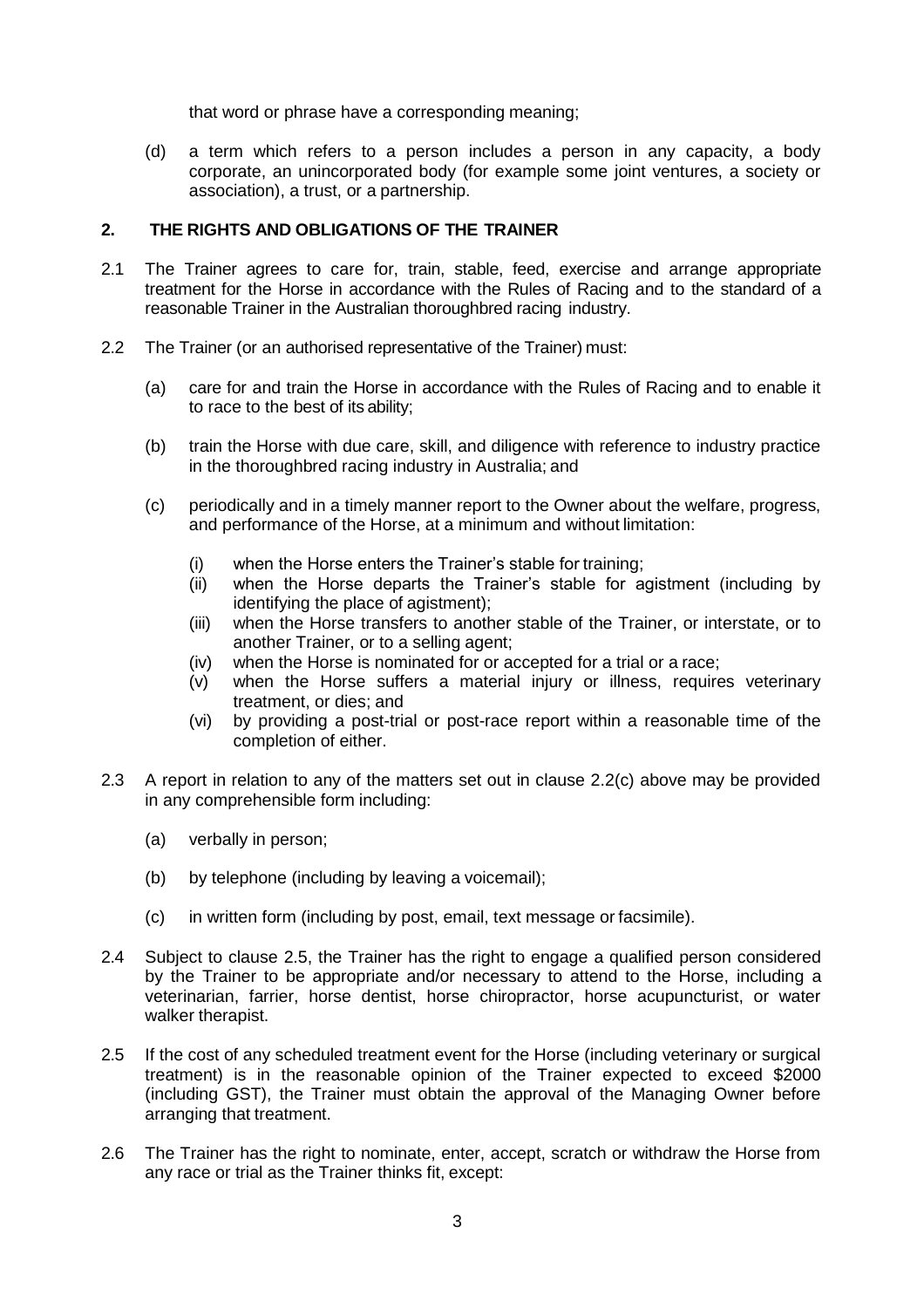- (a) if the Trainer comes to a separate agreement in relation to any of those matters to the contrary with the Managing Owner;
- (b) if the amount of a fee associated with the nomination, entrance, acceptance, scratching or withdrawal of the Horse exceeds \$2000 (including GST), the Trainer must seek approval from the Managing Owner in relation to its payment. If a Managing Owner does not respond within a reasonable time of that request for approval, the Trainer may proceed and will not be liable for doing so, including in relation to the payment of any fee referred to in this clause.
- 2.7 The Trainer is not required to nominate, enter or accept in relation to the Horse if, despite having made requests of the Managing Owner to be put into funds for the cost of the relevant nomination, acceptance or entry, that does not occur prior to the time for nomination, entry, or acceptance.
- 2.8 The Trainer will engage and instruct the race jockey unless prior agreement to the contrary is made between the Trainer and the Managing Owner.
- 2.9 The Trainer is entitled to accept the instructions of the Managing Owner as representing all Owners, except in relation to the proposed gelding, sale or retirement of the Horse, in which case the Trainer must inform all Owners and obtain confirmation of the consent of more than 50% of the ownership equity of theHorse.

# **3. TRAINING FEES AND THE FEES NOTICE**

- 3.1 Within 7 days of the date on which the Trainer is appointed, the Trainer must provide to the Managing Owner a written notice of the Training Fees and Training Disbursements the Trainer proposes to charge (**Fees Notice**) which must set out:
	- (i) the Training Fees itemised by category of service or item provided as part of that fee;
	- (ii) the anticipated Training Disbursements by name of service and anticipated provider (if known);
	- (iii) the anticipated Direct Payment Disbursements by name of service and anticipated provider (if known);
	- (iv) any additional fees the Trainer proposes to charge the Owner including bonuses for winning races, or commissions on the sale of the Horse; and
	- (v) whether the Trainer proposes to charge interest on any unpaid Training Fees and/or Training Disbursements, which the Trainer may do from the day after an amount falls due and payable up to an interest rate not more than the rate prescribed from time to time for pre-judgment interest in the Supreme Court of the State or Territory whose law governs this Agreement pursuant to clause 1.4.

[See TOR Rule 3(1)(a), 3(2) and 5(4)]

[A template Fees Notice is available at www.racingaustralia.horse]

- 3.2 If the Managing Owner does not object to the Trainer within 14 days after being provided with a Fees Notice, the basis for providing the Training Services recorded in it is deemed to have been accepted by the Owner. [See TOR Rule  $3(1)(c)$ ]
- 3.3 If the Trainer fails to issue a Fees Notice within 7 days of appointment, the only consequence of such failure is that the Trainer is not permitted to rely on the presumption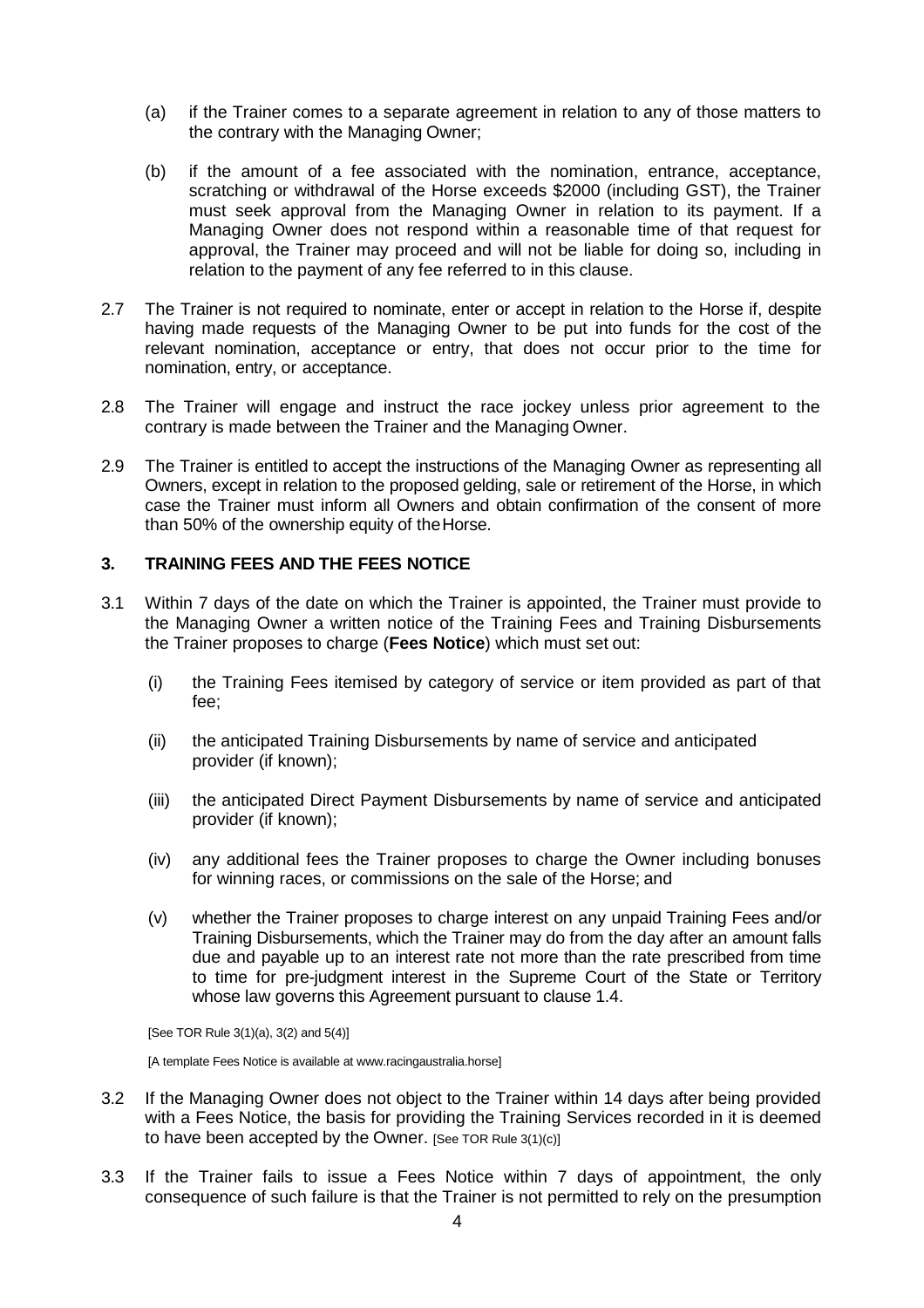of a training debt in respect of Training Fees and/or Training Disbursements relating to Training Services provided prior to the date on which a Fees Notice was issued. [See TOR Rule 3(3)]

- 3.4 The Trainer will take all steps practicable to invoice the Owner for the Training Fees and Training Disbursements monthly in arrears, including in respect of any GST.
- 3.5 The Trainer can seek to vary the Fees Notice on 14 days' notice to the Managing Owner of the proposed variation. Unless the Managing Owner objects to the proposed variation within 7 days of receiving that notice or terminates this Agreement, that notice will be effective and bind the parties once the 14 day notice period elapses.

# **4. PAYMENT FOR TRAINING SERVICES**

- 4.1 As a condition precedent to being able to rely on the presumption that an invoice is dueand payable to the Trainer at the end of a month as stated in clause 4.3(a), the Trainer must provide the Trainer's Invoice (or Invoices) in relation to the Training Fees and/or Training Disbursements to the Owner by the  $15<sup>th</sup>$  day of a calendar month following a period of time in which Training Services were provided. [See TOR Rule 4(1)]
- 4.2 If an Invoice is issued in accordance with clause 4.1, the Owner may formally dispute the Invoice (or part of it) by providing a Dispute Notice to the Trainer (with a copy also to Racing Australia). [See TOR Rule 4(3)]
- 4.3 If the Trainer issues an Invoice in accordance with clause 4.1:
	- (a) Unless it is paid by the end of the month in which it is issued, or a Dispute Notice is served by the Owner on the Trainer by the last day of that month, the Invoice is deemed under the Rules of Racing and this Agreement to be due and payable to the Trainer at the end of that month (this being the "presumption of a training debt"). [See TOR Rule 4(4)]
	- (b) Once the presumption of a training debt arises, and until the Owner has paid the relevant Training Fees and/or Training Disbursements to the Trainer, unless Racing Australia and/or the relevant PRA/s, as applicable, considers there are special circumstances warranting another course, the following consequences apply to the defaulting Owner if the Trainer files an Enforcement Action Application (**EAA**) with Racing Australia (and serves a copy on the Owner) and seeks the benefit of any of the matters identified below:
		- (i) if the defaulting Owner owns 50% or more of the total of the ownership of the Horse, Racing Australia will not process any Stable Return seeking to transfer the Horse to another Trainer;
		- (ii) Racing Australia and/or the relevant PRA responsible for any registration function in respect of the Horse will not register any transfer of the Owner's interest in the Horse; and
		- (iii) Racing Australia will notify the relevant PRA/s and the PRA/s will, other than in special circumstances determined in its discretion, freeze the payment of prizemoney to which the Owner would otherwise be entitled, and direct payment of that prizemoney to the Trainer owed the Training Fees and/or Training Disbursements. Subject to any special circumstances determined by a PRA, the Owner expressly waives any right to objecting to a PRA's payment of such prize money to the Trainer.

[See TOR Rule 6(1)]

(c) Once an EAA is filed with Racing Australia by the Trainer pursuant to clause 4.3(b),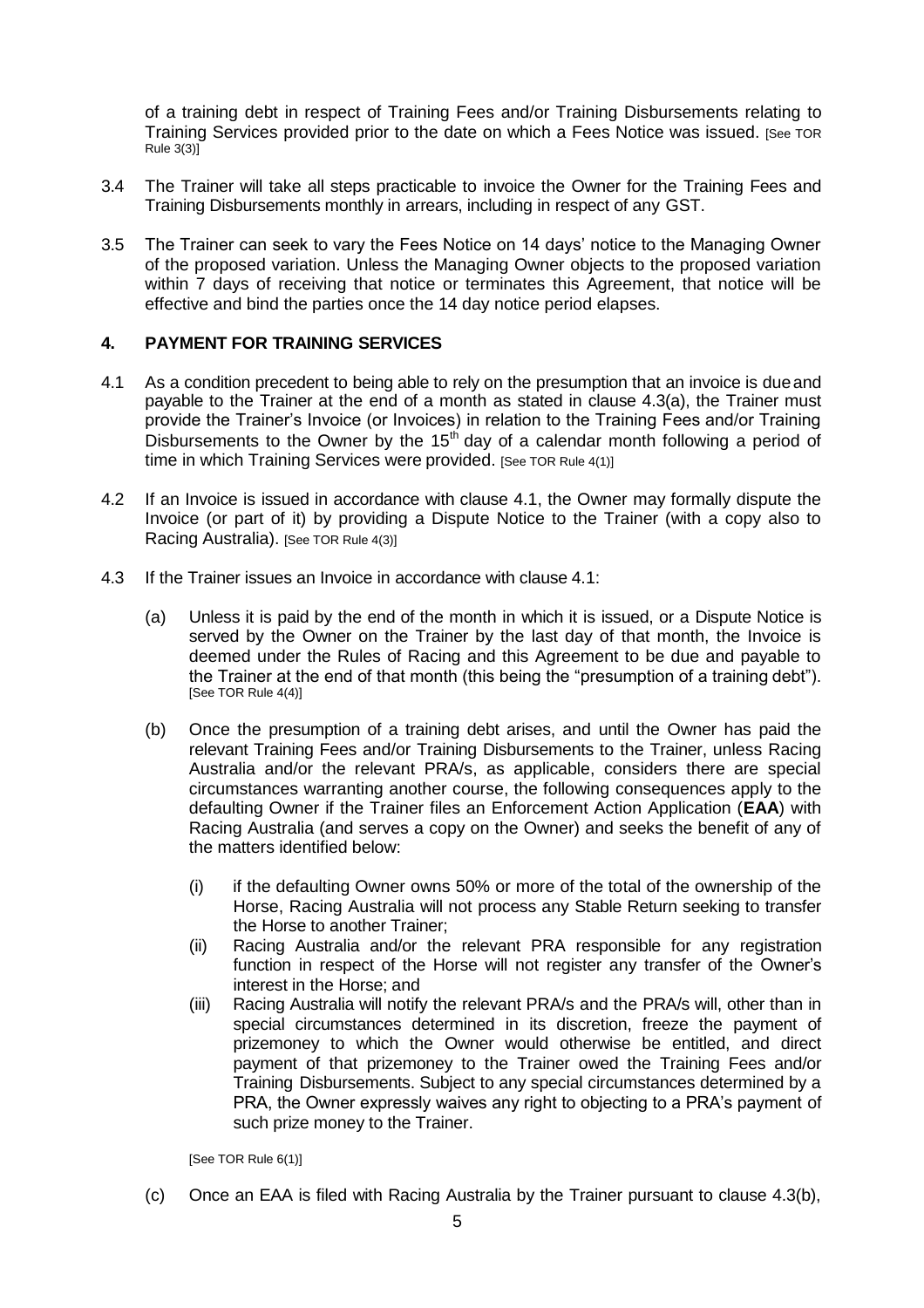the Owner is not permitted to serve a Dispute Notice on the Trainer and any purported service of a Dispute Notice after that time will not be valid. [See TOR Rule 6(2)]

- (d) Once an EAA is filed by the Trainer pursuant to clause 4.3(b), unless Racing Australia or the relevant PRA, as applicable, considers that a special circumstance warrants another course, each of the consequences stated in clause 4.3(b)(i) to (iii) will apply until:
	- (i) the relevant Training Fees and/or Training Disbursements which are presumed due and payable in accordance with clause 4.3(a) are paid to the Trainer;
	- (ii) the Trainer notifies Racing Australia that the Trainer has come to a settlement with the owner in relation to the disputed amount; or
	- (iii) the Owner notifies Racing Australia that the Owner has come to a settlement with the Trainer in relation to the disputed amount and provides sufficient evidence (as determined by Racing Australia in its sole discretion) of such settlement.

[See TOR Rule 6(3)]

- 4.4 (a) The service of a Dispute Notice by the Owner on the Trainer by the last day of the month in which the relevant Invoice/s was issued will have the effect that the presumption of a training debt stated in clause 4.3(a) does not arise. In that instance, unless settled by consent, either of the parties may apply in accordance with clause 4.6 to have the dispute heard and determined by the TDT. [See TOR Rule 4(5)]
	- (b) A Dispute Notice must comply with the following content requirements:
		- (i) must be in a form prescribed by Racing Australia from time to time, and must provide the information required by that form;
		- (ii) must clearly identify the Invoice/s (or part of the Invoice/s) disputed by the Owner, the amount in dispute, and the grounds for the dispute; and
		- (iii) must be provided with supporting documentation (to be enclosed with the Dispute Notice) that the Owner intends to rely on in relation to the dispute.

[See TOR Rule 5(1)(a)-(c)]

- (c) The Owner must comply with the following timing requirements when serving a Dispute Notice:
	- (i) must be served on the Trainer, with a copy also to be provided to Racing Australia:
		- A. subject to clause 4.4(c)(ii), within 6 months of the date of the Invoice; and
		- B. by the last day of the month in which the Invoice is issued if the Owner wishes to prevent the presumption of a training debt arising; and
	- (ii) must not be served on the Trainer after an EAA is filed with Racing Australia by the Trainer, and any purported service of a Dispute Notice after that time will not be valid.

[See TOR Rule 5(1)(d)-(e)]

- 4.5 Where a Dispute Notice challenges part of an Invoice, the Owner must pay the part not in dispute by the last day of the relevant month in which the Invoice is issued in accordance with clause 4.1(and failing that, the part not in dispute will be deemed due and payable to the Trainer at the end of the relevant month). [See TOR Rule 5(2)]
- 4.6 Once a Dispute Notice is served by the Owner on the Trainer in accordance with TOR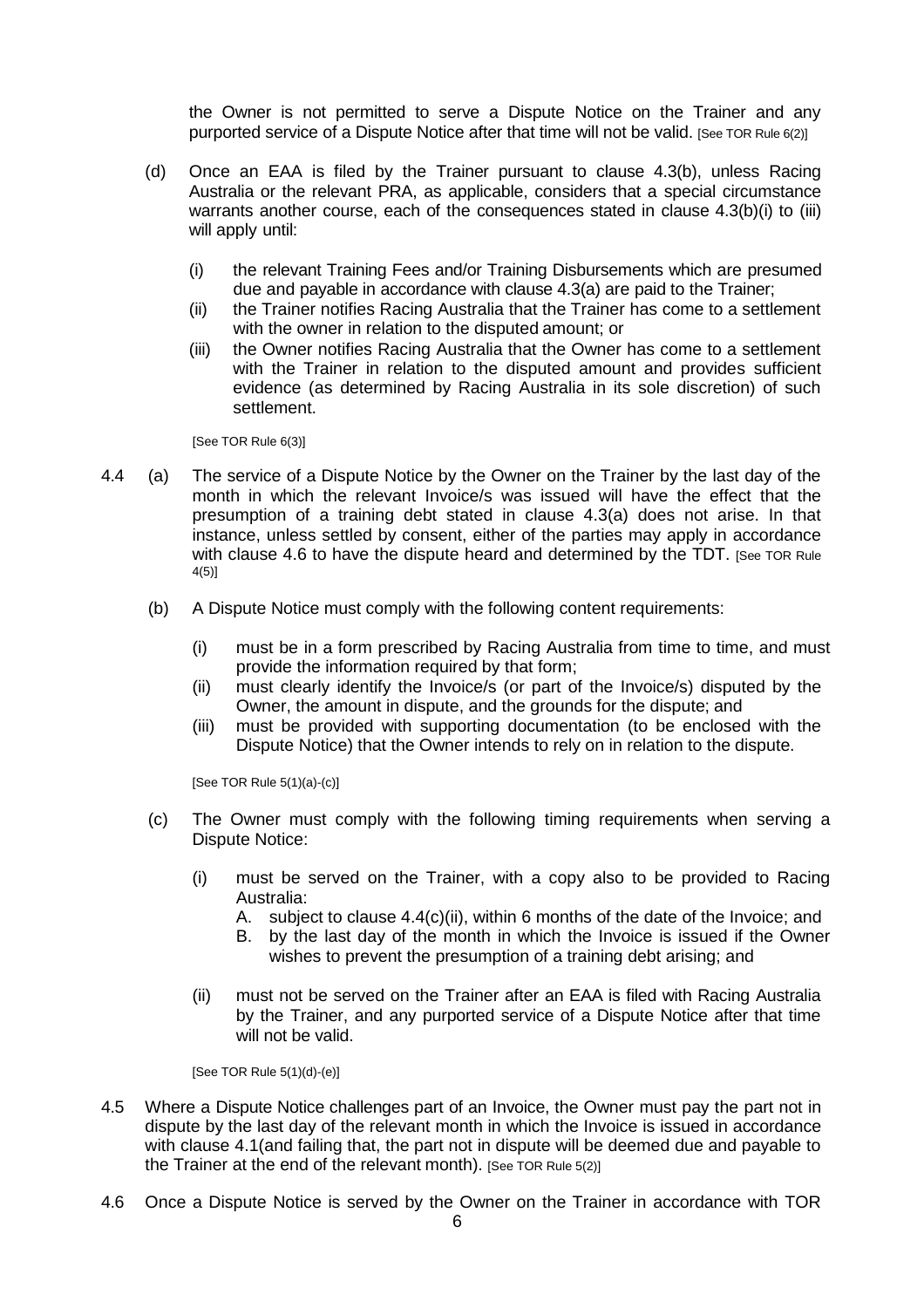Rule 5(1), each has the right to elect to have the dispute determined by a TDT by filing a Notice of Election of Hearing with Racing Australia (with a copy to be provided to the other party to the dispute) within 14 days of the Dispute Notice being served. [See TOR Rule 5(3)]

4.7 If the Trainer who fails to issue an Invoice following a period of time in which Training Services were provided by the end of the  $15<sup>th</sup>$  day of the next month, the Trainer must wait until the subsequent month to seek to establish the presumption of a training debt referred to in clause 4.3(a) (and can then only do so if an Invoice has been provided to the Owner by the end of the 15<sup>th</sup> day of that subsequent month). [See TOR Rule 4(2)]

# **5. THE TRAINING DISPUTES TRIBUNAL (TDT)**

- 5.1 If a party elects pursuant to clause 4.6 to have the dispute determined by a TDT, the party commencing the proceeding must pay the Filing Fee to Racing Australia at the time of filing the Notice of Election of Hearing with Racing Australia (and serving it on the other party to the dispute). [See TOR Rule 8(1)]
- 5.2 A Notice of Election of Hearing will only be valid and accepted by Racing Australia if the Dispute Notice was served within 6 months of the date of the Invoice the subject of the dispute and before any EAA was filed by the Trainer. [See TOR Rule 8(2)]
- 5.3 When a Notice of Election of Hearing is received by Racing Australia, then unless the amount identified as disputed in the Notice of Election of Hearing has been paid by the Owner into the Training Disputes Trust Account pending determination of the relevant dispute:
	- (a) if the Owner owns 50% or more of the total ownership of the Horse, Racing Australia will not process any Stable Return seeking to transfer the Horse to another Trainer; and
	- (b) Racing Australia and/or the PRA responsible for any registration function in respect of the Horse will not register any transfer of the Owner's interest in the Horse.

[See TOR Rule 8(3)]

5.4 The parties agree that TOR Rules 8(4) to 8(8) set out the rules which apply to them in respect of hearings before a TDT, including in relation to challenges to a TDT decision. [See TOR Rules 8(4)-8(8)]

# **6. FACILITATING PAYMENT FOLLOWING A DECISION OF A TDT – OTHER RIGHTS AND OBLIGATIONS**

- 6.1 Where a TDT makes an award in favour of the Trainer, subject to clause 6.2 and TOR Rule 8(6)(d), until the Owner has paid the amount awarded to the Trainer, the following consequences apply to the defaulting Owner:
	- (a) if the Owner owns 50% or more of the total ownership of the Horse, Racing Australia will not process any Stable Return seeking to transfer the Horse to another Trainer;
	- (b) Racing Australia and/or the relevant PRA responsible for any registration function in respect of the Horse will not register any transfer of the Owner's interest in the Horse; and
	- (c) the relevant PRA/s must, other than in special circumstances to be determined in its discretion, freeze the payment of any prizemoney to which the Owner would otherwise be entitled.

[See TOR Rule 9(1)]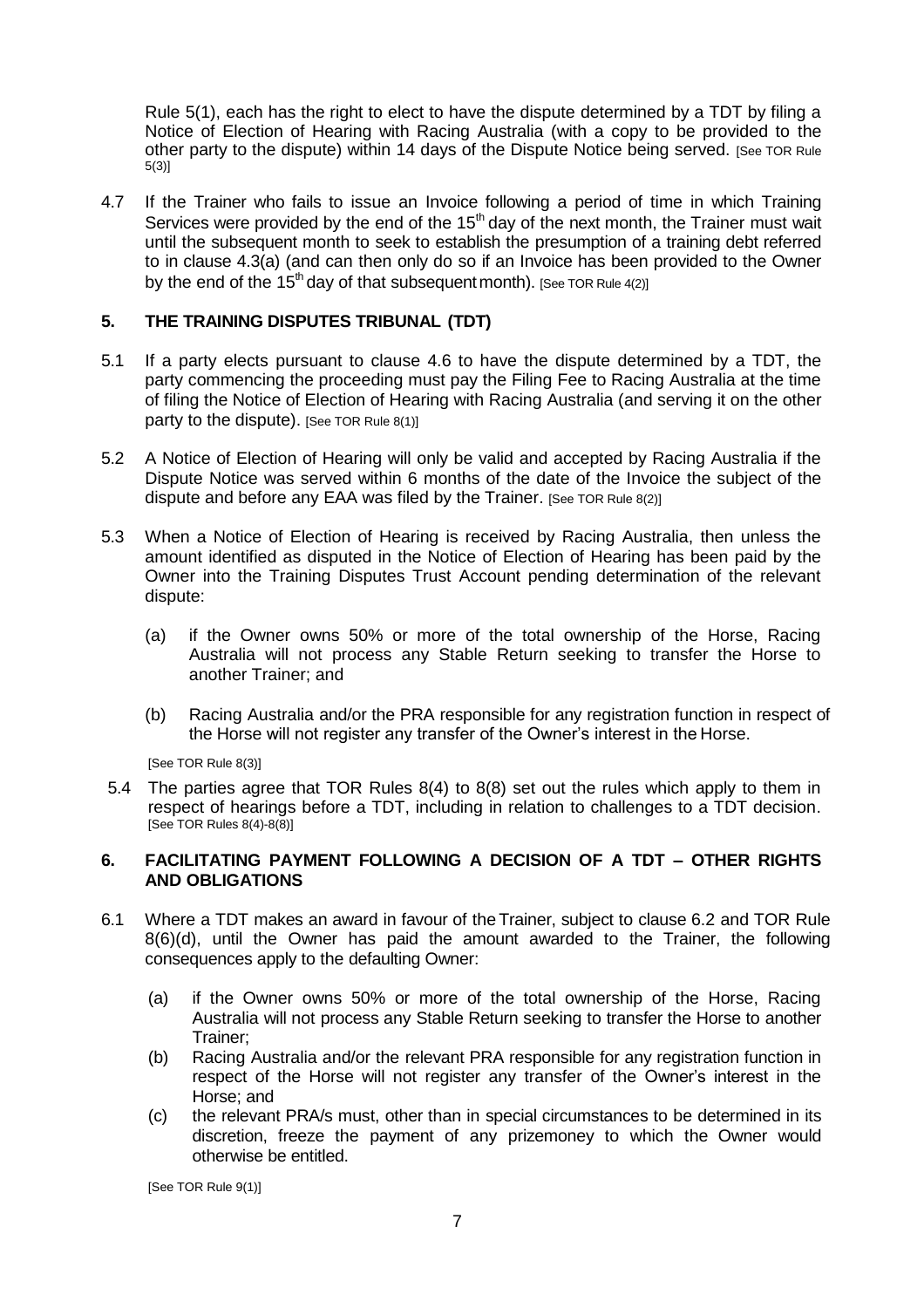- 6.2 The consequences in clause 6.1 will apply until the Training Fees and/or Training Disbursements are paid by the Owner to the Trainer (with that payment notified to Racing Australia). [See TOR Rule 9(2)]
- 6.3 The Owner agrees that TOR Rules 9(3) and 9(4) set out the rules which apply, and the consequences that follow, where the Owner has not paid the Trainer as required by the decision of a TDT within 14 days of that decision. [See TOR Rules 9(3) and 9(4)]
- 6.4 If Racing Australia or a PRA directs prizemoney be paid to the Trainer, but the disputed amount has already been paid or settled as between Trainer and Owner by the time that payment is made to the Trainer, the Trainer agrees to refund the amount paid to it by that PRA to the Owner within 7 days. [See TOR Rule 9(5)]
- 6.5 The Trainer must inform Racing Australia within 24 hours of becoming aware of having received payment from the Owner of any Training Fees and/or Training Disbursements ordered by a TDT to be paid to the Trainer. [See TOR Rule 9(6)]

#### **7. TRANSFER OF THE HORSE BETWEEN TRAINERS, OR AN INTEREST IN THE HORSE BETWEEN OWNERS – FURTHER RIGHTS OF THE TRAINER**

- 7.1 If the Trainer consents in writing to the Horse being transferred to another Trainer or to the sale or transfer of an interest in the Horse from one Owner to another, clauses 7.2 to 7.4 do not apply.
- 7.2 In circumstances where the presumption of a training debt has not arisen, if the Trainer contends that Training Fees and/or Training Disbursements are due and payable to the Trainer, the Trainer may object by written notice provided to Racing Australia to the transfer of the Horse from the Trainer to another Trainer, or to the transfer of the Owner's interest in the Horse to another owner. [See TOR Rule 7(1)]
- 7.3 If the Trainer lodges an objection pursuant to clause 7.2:
	- (a) the following consequences apply:
		- (i) if the Owner owns 50% or more of the total ownership of the Horse, Racing Australia will not process any Stable Return seeking to transfer the Horse to another Trainer;
		- (ii) Racing Australia will not register any transfer of the Owner'*s* interest in the Horse; and
		- (iii) Racing Australia and/or the relevant PRA responsible for any registration function in respect of the Horse will not register any transfer of the Owner's interest in the Horse.
	- (b) the consequences stated in clauses  $7(a)(ii)$  and (iii) will cease after 5 business days unless the Trainer provides Racing Australia with copies of the Invoice/s outstanding to the Trainer (clearly identifying the parts of them alleged to be due and payable to the Trainer) within 5 business days of the proposed transfer;
	- (c) upon receipt of that information, Racing Australia will notify the Owner who may then either:
		- (i) pay the amount of the Invoice/s to Racing Australia (in which case Racing Australia will pay those funds to the Trainer and Racing Australia or the relevant PRA, as applicable, will process the transfer request); or
		- (ii) serve a Dispute Notice on the Trainer (with a copy to Racing Australia), at which point either party may elect to have the matter determined by the TDT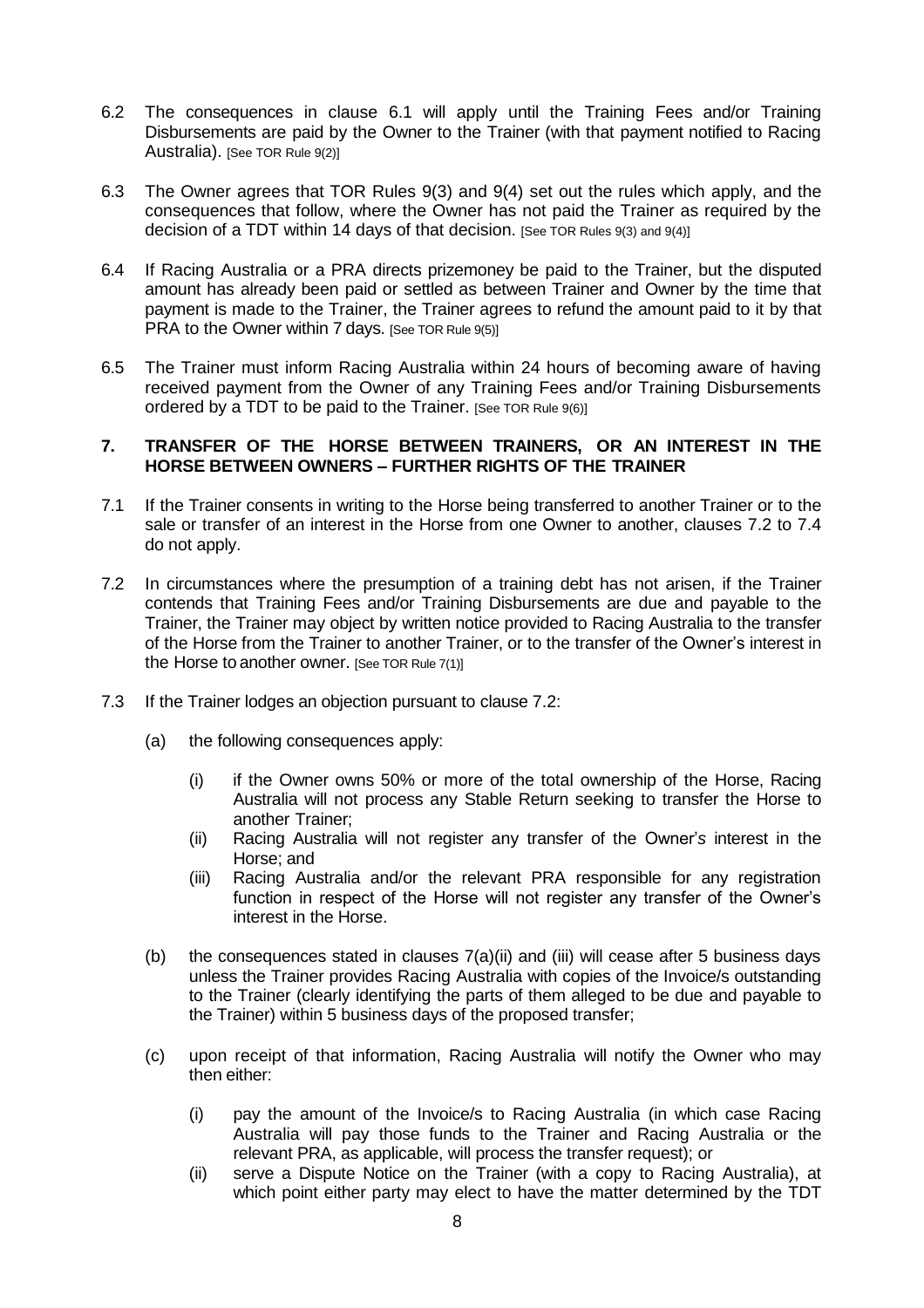by filing a Notice of Election of Hearing with Racing Australia within 14 days of the date of issue of the DisputeNotice (with a copy to the other party). However, a Notice of Election of Hearing will only be valid and accepted by Racing Australia if the Dispute Notice related to the dispute was served within 6 months of the date of the invoice the subject of the dispute.

[See TOR Rule 7(2)]

7.4 If the Owner serves a Dispute Notice in the circumstances referred to in clause  $7.3(c)(ii)$ , and the Owner still wishes for the transfer to proceed without delay, the Owner can pay the amount of the disputed Invoice/s into the Training Disputes Trust Account pending determination of the dispute, at which point Racing Australia will process the transfer. [See TOR Rule 7(3)]

# **8. PAYMENT DEFAULT – OTHER RIGHTS AND REMEDIES OF THE TRAINER**

- 8.1 In addition to the Trainer's rights pursuant to clauses 6 and 7 and the common law, the Trainer may exercise the following rights in relation to outstanding Training Fees and/or Training Disbursements:
	- (a) the right to charge the defaulting Owner simple interest on any sum due and payable to the Trainer under this Agreement from the day after Training Fees and/or Training Disbursements fall due and at a per annum interest rate not more than the rate prescribed from time to time for pre-judgment interest in the Supreme Court of the State or Territory whose law governs this Agreement pursuant to clause 1.4;
	- (b) the right to exercise a lien over the Owner's interest in the Horse until all outstanding Training Fees and/or Training Disbursements have been paid to the Trainer;
	- (c) the right to stop or suspend the Training Services;
	- (d) the right to retain any document (excluding the Thoroughbred Identification Card) recording the identification of the Horse or the defaulting Owner's interest in the Horse, provided the defaulting Owner holds an interest in the Horse of more than 50%;
	- (e) the right to retain any gear, trophies or other items of the defaulting Owner which are wholly owned by that Owner which are in the Trainer's possession;
	- (f) to the extent permitted by this Agreement and the TOR Rules, the right to recover from the defaulting Owner reasonable costs and expenses (including legal costs and expenses) associated with enforcement action in relation to recovery of Training Fees and/or Training Disbursements;
	- (g) the right to terminate any agreement with the defaulting Owner in relation to Training Services by written notice in accordance with clause 11 of this Agreement;
	- (h) the right to offer the defaulting Owner's interest in the Horse for sale:
		- (i) by public auction (with no reserve) to be conducted by either William Inglis & Son Limited, or Magic Millions Sales Pty Ltd, or an online auction (such as bloodstockauction.com, and in the case of an online auction that auction must be agreed between the Trainer and the defaulting Owner or approved by a PRA), and to apply the proceeds of the sale (after deduction of commissions and other expenses) in payment of outstanding Training Fees and/or Training Disbursements; or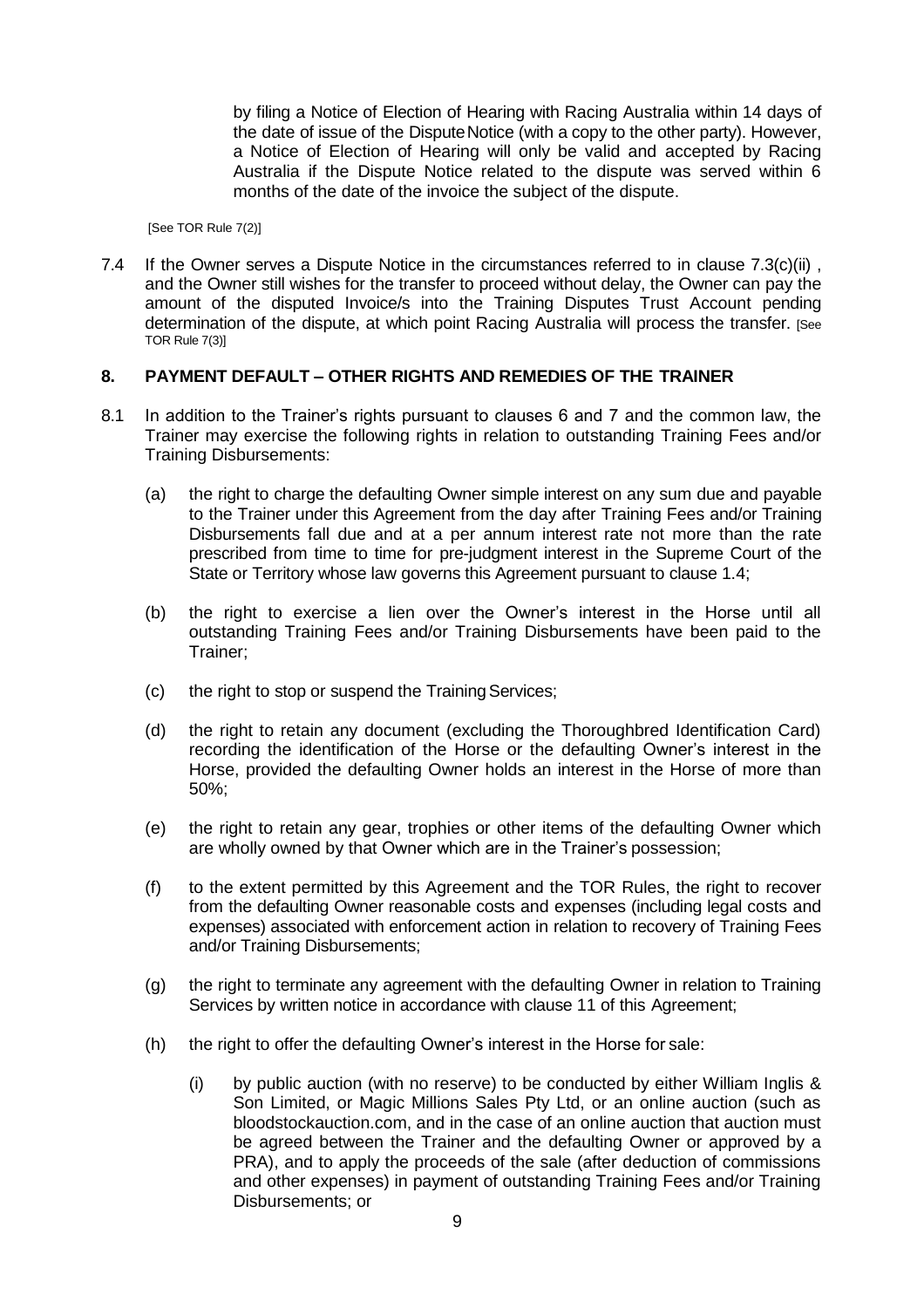(ii) by private treaty at a price being the average of two valuations, at least one of which must be obtained from William Inglis & Son Limited or Magic Millions Sales Pty Ltd (and where the second can also be obtained from a member of the Federation of Bloodstock Agents), or in the amount of one valuation by either William Inglis & Son Limited or Magic Millions Sales Pty Ltd where that single initial valuation values the whole of the Horse at not more than \$200,000 (including GST).

The Trainer is not permitted to offer the defaulting Owner's interest in the Horse for sale unless, in relation to the defaulting Owner's outstanding Training Fees and/or Training Disbursements:

- (a) the Trainer was entitled to and has filed a valid EAA in accordance with the TOR Rules and this Agreement; or
- (b) a TDT has made an order in favour of the Trainer and the defaulting Owner has not complied with that order.
- 8.2 For a sale pursuant to clause 8.1(h):
	- (a) the defaulting Owner must be given at least 14 days' notice of the date and place of any proposed auction sale and/or the details of any proposed private treaty sale;
	- (b) if the outstanding Training Fees and/or Training Disbursements are paid in full during the notice period referred to in clause 8.2(a) the Trainer must not offer the defaulting Owner's interest in the Horse for sale;
	- (c) if the outstanding Training Fees and/or Training Disbursements are paid in full after the notice period referred to in clause 8.2(a) but before the completion of the sale, the defaulting Owner irrevocably authorises the Trainer to proceed with the sale;
	- (d) any person, including any Co-owner and the Trainer, has the right to make a bid or offer on the defaulting Owner's interest in the Horse;
	- (e) the defaulting Owner agrees to sign all documents and do all things necessary to facilitate the sale of the interest in the Horse within 5 days of being requested to do so;
	- (f) if the defaulting Owner does not comply with clause 8.2(e), that Owner irrevocably appoints and authorises the Trainer as agent to do all acts required and sign all documents necessary to ensure that the power of sale is effectively exercised; and
	- (g) if the defaulting Owner's interest in the Horse is not sold at auction or by private treaty within 60 days of being offered for sale, the Trainer must comply with the provisions of this clause 8.2 before offering that interest for sale again.
- 8.3 In relation to the proceeds of a sale pursuant to clauses 8.1(h) and/or 8.2:
	- (a) the Trainer may apply the sale proceeds against any Training Fees and/or Training Disbursements (together with reasonable related enforcement costs and expenses) outstanding to the Trainer as at the date of the sale of the defaulting Owner's interest in the Horse (together with any interest amount to which the Trainer is entitled under this Agreement, plus costs reasonably incurred in relation to the sale);
	- (b) if the sale proceeds are insufficient to satisfy the outstanding debt to the Trainer, the defaulting Owner will remain liable to pay the outstanding balance to the Trainer; and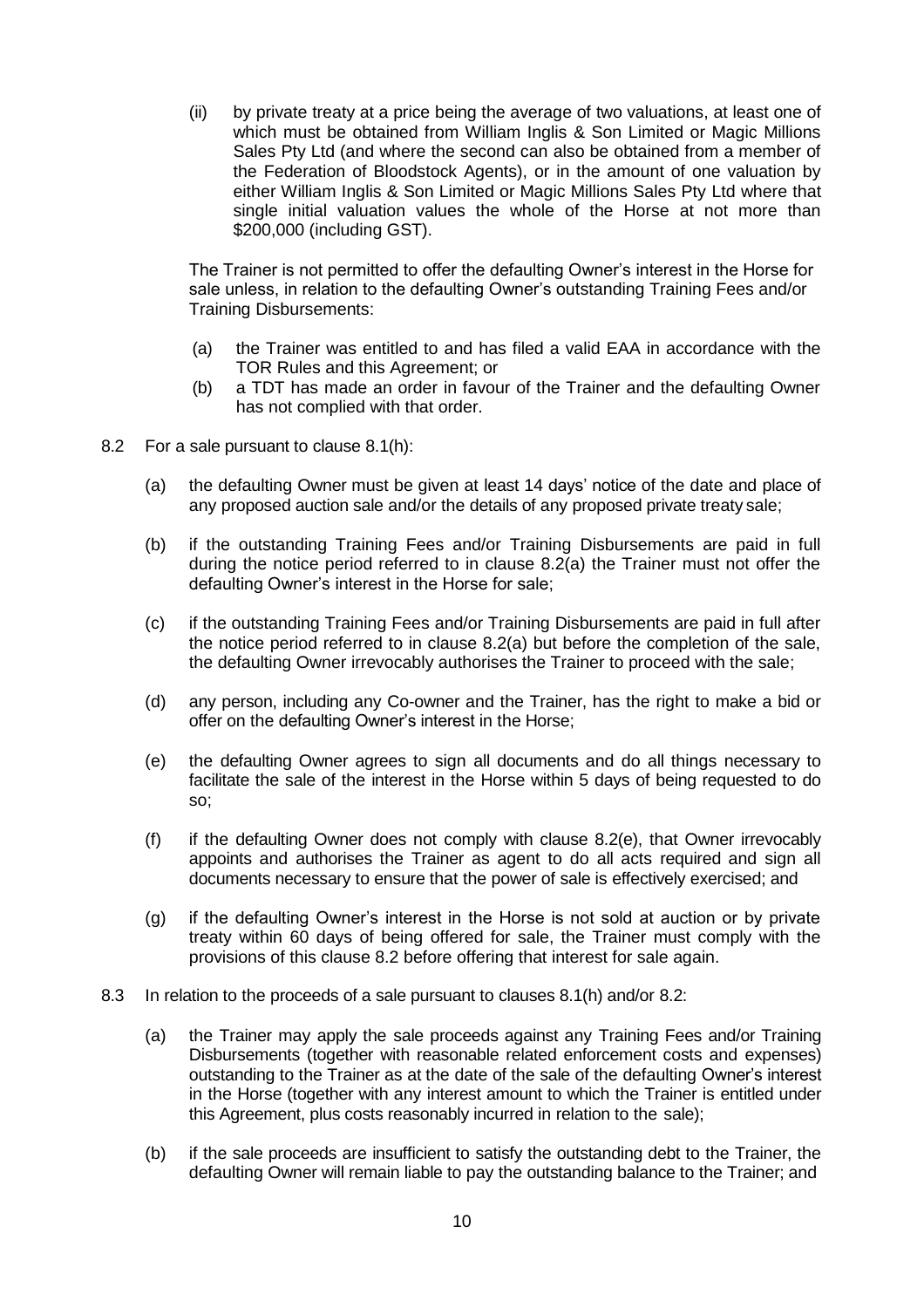(c) if the sale proceeds exceed the amount of the outstanding Training Fees and/or Training Disbursements plus other costs and expenses owing to the Trainer under clause 8.3(a), the Trainer agrees to pay the surplus to the defaulting Owner within 3 business days of receipt of the funds.

# **9. THE TRAINER'S RIGHT TO SHARE IN PRIZEMONEY AND OTHER PAYMENTS**

- 9.1 In addition to Training Fees and/or Training Disbursements and provided the Trainer was the Trainer at the time a race in which the Horse runs takes place, the Trainer has the right to be paid the percentage of prize money and any other monetary amount or bonus (for example, in relation to a bonus scheme supported by a PRA) earned as a result of the Horse participating in the race, at the rates relevantly prescribed by a PRA or under the rules or conditions of a race.
- 9.2 Bonuses and/or incentives other than those referred to in clause 9.1 must be set out in the Fees Notice required by this Agreement and the TOR Rules.

# **10. INSURANCE**

Insurance of the Horse (or an interest in the Horse) is a matter for each Owner, and the Trainer is not required to insure the Horse.

# **11. TERMINATION**

Subject to other rights and obligations either party may have at law or pursuant to this Agreement:

- (a) the Owner (or where there are Co-owners, greater than 50% of the ownership equity in respect of the Horse) and Trainer can each terminate this Agreement for any reason by giving not less than 24 hours' written notice of termination to the other, at which point the Owner must take possession of the Horse as soon as possible and within 7 days;
- (b) until the Owner takes possession of the Horse, the Trainer must continue to care for the Horse at the Owner's reasonable cost, provided that if the Owner does not take possession of the Horse within 7 days of the date of termination, the Trainer may exercise his or her rights to sell the interest in the Horse in accordance with clauses 8.1(h) and 8.2 of this Agreement and account to the Owner for any surplus funds.

# **12. THE EFFECT OF OTHER AGREEMENTS, AND CLAUSES TO BE SEVERABLE**

- 12.1 The Trainer and Owner can agree that the terms of an existing or new agreement between them in relation to Training Services, or certain terms of it, apply in conjunction with or instead of this Agreement, provided that:
	- (a) the other agreement is in writing;
	- (b) the parties agree in writing that the other agreement operates in conjunction with, or instead of, this Agreement;
	- (c) none of the terms in the other agreement are in conflict or inconsistent with a Rule of Racing (including any of the TOR Rules); and
	- (d) if there is any conflict or inconsistency between the terms in the other agreement and the Rules of Racing (including the TOR Rules), the Rules of Racing (including the TOR Rules) apply to the extent of the conflict or inconsistency.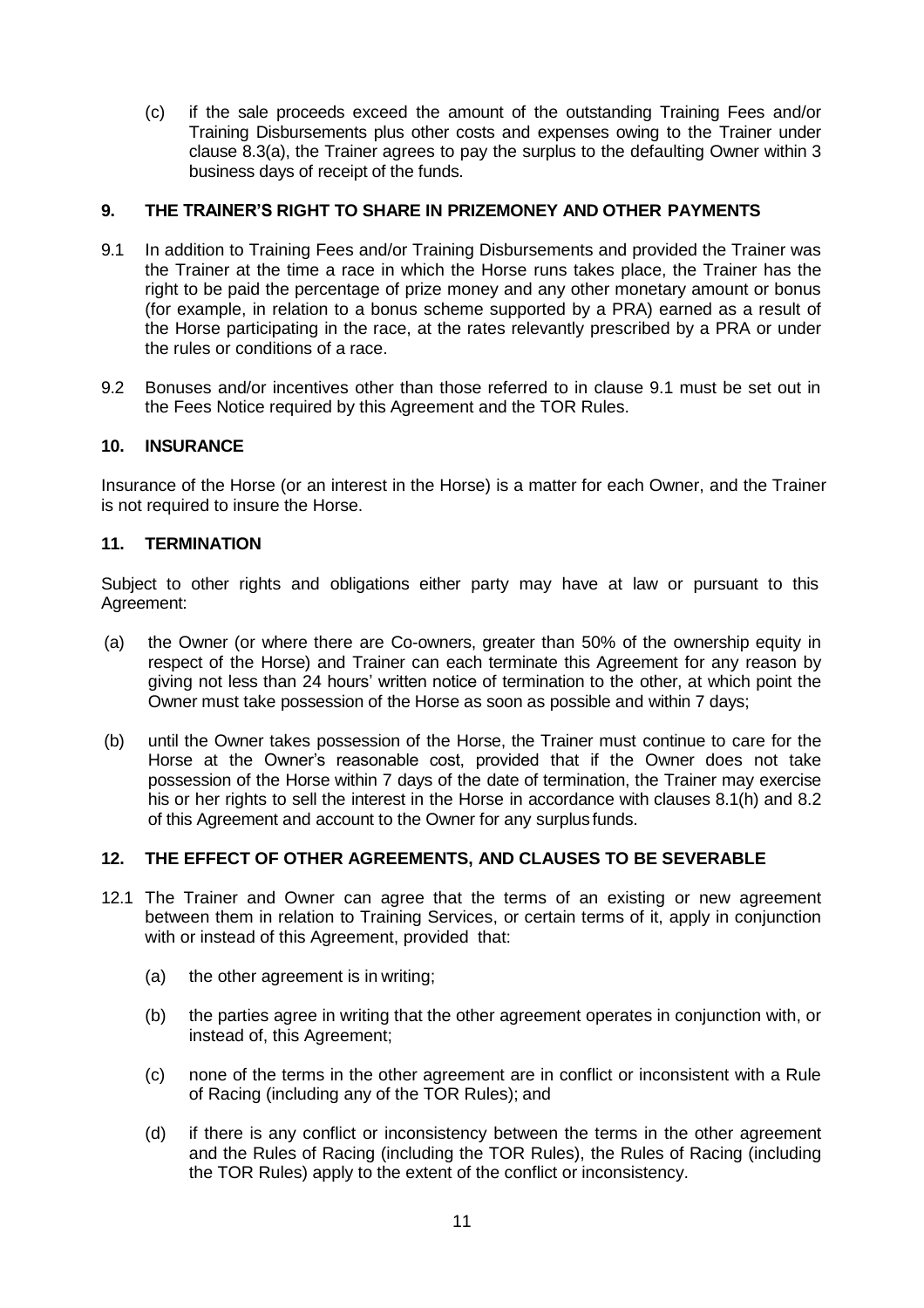- 12.2 Unless additional terms are agreed between the Trainer and Owner in writing pursuant to clause 12.1, this Agreement (together with any valid amendments to it made pursuant to clause 1.3) and the Fees Notice, constitutes the entire agreement between the Trainer and Owner concerning its subject matter.
- 12.3 If any clause or provision of this Agreement is found to be invalid or unenforceable by a court, that invalidity or unenforceability will not affect the remainder of this Agreement, which will continue with full force and effect.

# **13. NOTICES**

- 13.1 Notices provided for or required by this Agreement can be served on the Owner:
	- (a) at the address (electronic (including email) or otherwise) last provided to the Trainer by the Owner; or
	- (b) at the address for the Owner most recently recorded in the records of Racing Australia; or
	- (c) at the address of the Owner recorded on the relevant current Racing Australia registration form in respect of the Horse.
- 13.2 Notices provided for or required by this Agreement can be served on the Trainer:
	- (a) at the address (electronic or otherwise) last provided by the Trainer to the Owner; or
	- (b) at the address for the Trainer most recently recorded in the records of Racing Australia; or
	- (c) at the address of the Trainer recorded on the relevant current Racing Australia registration form in respect of the Horse.
- 13.3 Unless established to the contrary, notice is taken to have been received:
	- (a) on the fourth business day after the date on which it was sent by registered post;
	- (b) on the day and at the time that it appears from the record of email communication that the sending of an email concluded; and
	- (c) when the facsimile transmission is received by an addressee of a facsimile correspondence.

# **14. DISPUTE RESOLUTION – DISPUTES NOT CONCERNING PAYMENT**

- 14.1 This clause 14 does not apply to disputes between the Trainer and the Owner arising in connection with clauses 3 to 7 of this Agreement and/or which are subject to the TOR Rules.
- 14.2 If there is a dispute between the Trainer and the Owner (including any dispute arising in connection with the provisions of this Agreement other than clauses 3 to 7), the parties shall use reasonable endeavours to resolve the dispute within 14 days of a party being notified of the dispute by the other party.
- 14.3 Failing resolution of the dispute in accordance with efforts made pursuant to clause 14.2, the parties to the dispute must, before commencing legal proceedings in relation to the dispute (save for proceedings seeking urgent interlocutory relief), attend a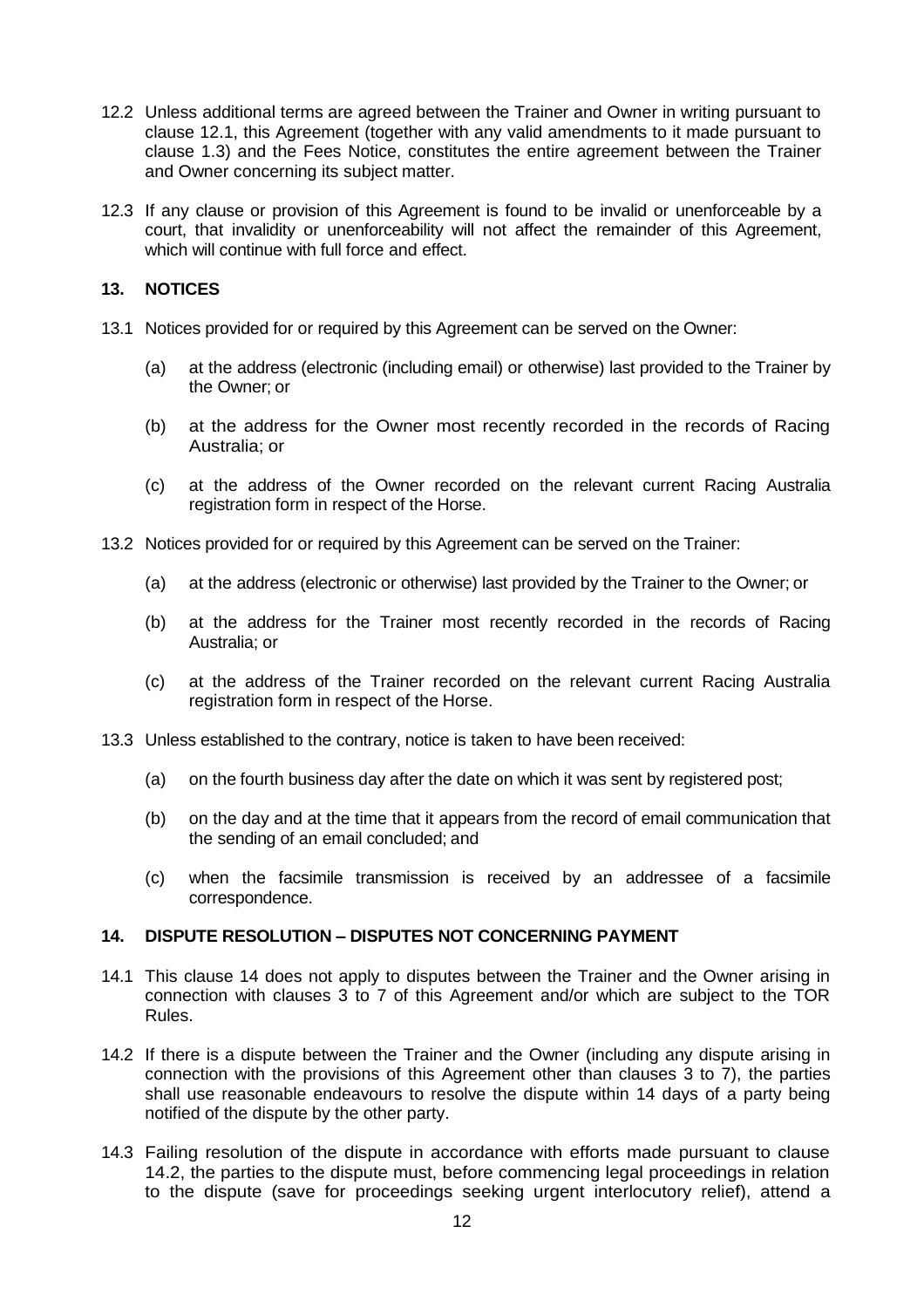mediation:

- (a) before a mediator mutually agreed by them; or
- (b) failing agreement, before a mediator nominated by Racing Australia.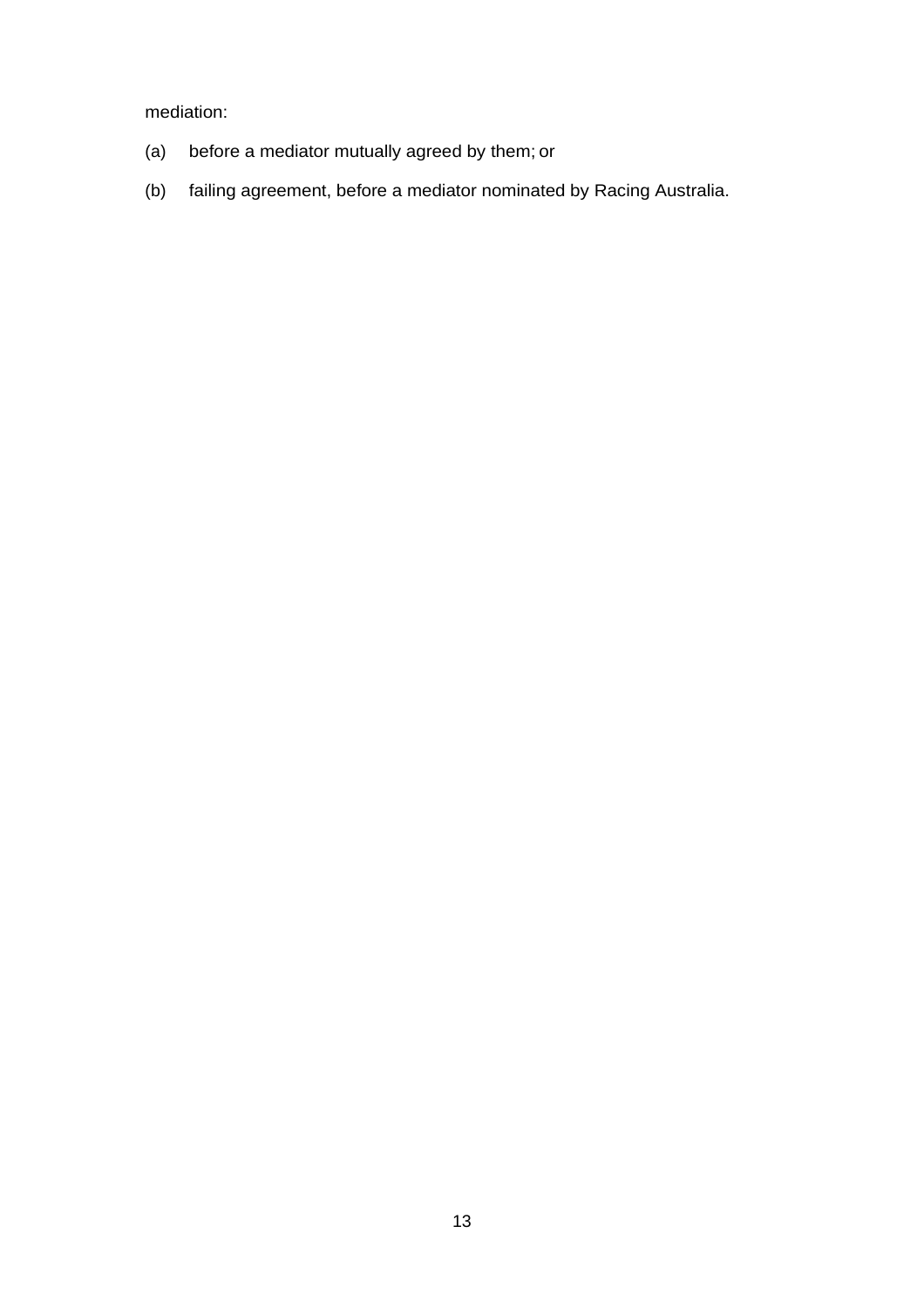# **SCHEDULE 1 – THE DICTIONARY**

**Agreement** means this Racing Australia Standard Training Agreement.

**Business day** means a day that is not a Saturday, a Sunday, or a public holiday in the place concerned.

**Co-owner**, for the purpose of this Agreement, means a person who owns or leases the Horse together with at least one other person and is registered or is intended to be registered with Racing Australia as an Owner or lessee.

**Direct Payment Disbursements** means costs or expenses in relation to the training and/or care of the Horse which are to be directly invoiced to the Owner by service providers other than the Trainer (including veterinary fees, breaking in fees, agistment fees and transport costs).

**Dispute Notice** means the Racing Australia form of that name referred to in this Agreement and the TOR Rules.

**Enforcement Action Application (EAA)** means the Racing Australia form of that name referred to in this Agreement and the TOR Rules, which the Trainer is entitled to submit to Racing Australia in accordance with the TOR Rules once the presumption of a training debt arises.

**Exempt Owner** means an owner who is not required to comply with this Agreement, being an owner:

- (a)who themselves trains the Horse pursuant to an owner/trainer licence and does not also train the Horse for any other owner; or
- (b)who employs (as an employee pursuant to a written contract of employment) or has engaged (pursuant to a written contract for service) a Trainer to train the Horse or Horses exclusively for that Owner so that that the Trainer does not train horses for anyone else.

**Exempt Trainer** means a trainer who is not required to comply with this Agreement, being a trainer:

(a)with an owner/trainer licence who does not also train the Horse for any other owner; or

(b)who is contracted in writing to provide Training Services exclusively to an Exempt Owner.

**Fees Notice** means the written fee disclosure notice the Trainer must provide to the Owner pursuant to this Agreement and the TOR Rules.

**Filing Fee** means the fee set and charged by Racing Australia (published at [www.racingaustralia.horse](http://www.racingaustralia.horse/) or other domain name notified by Racing Australia) to cover administrative costs of the TDT process and which is to be remitted by Racing Australia to the relevant PRA which it allocates a TDT proceeding to.

**Freeze** means, in relation to prizemoney to which the Owner would otherwise be entitled, a direction by a PRA that that prizemoney be withheld or not allowed for a period of time that is fixed by either.

**GST** means any tax imposed on the supply of goods or services, including a tax imposed in the *A New Tax System (Goods and Service Tax) Act 1999* (Cth).

**Horse** means the thoroughbred horse/s trained by the Trainer for the Owner, and which is/are the subject of this Agreement.

**Horse Registration Form** (**HRF**) means a registration form of that name the Owner must lodge with Racing Australia to register the Horse (or an interest in the Horse) for racing.

**Invoice/s** means the invoice/s issued by the Trainer in relation to Training Fees and/or Training Disbursements.

**Managing Owner** means an Owner of the Horse who is specified as the managing owner in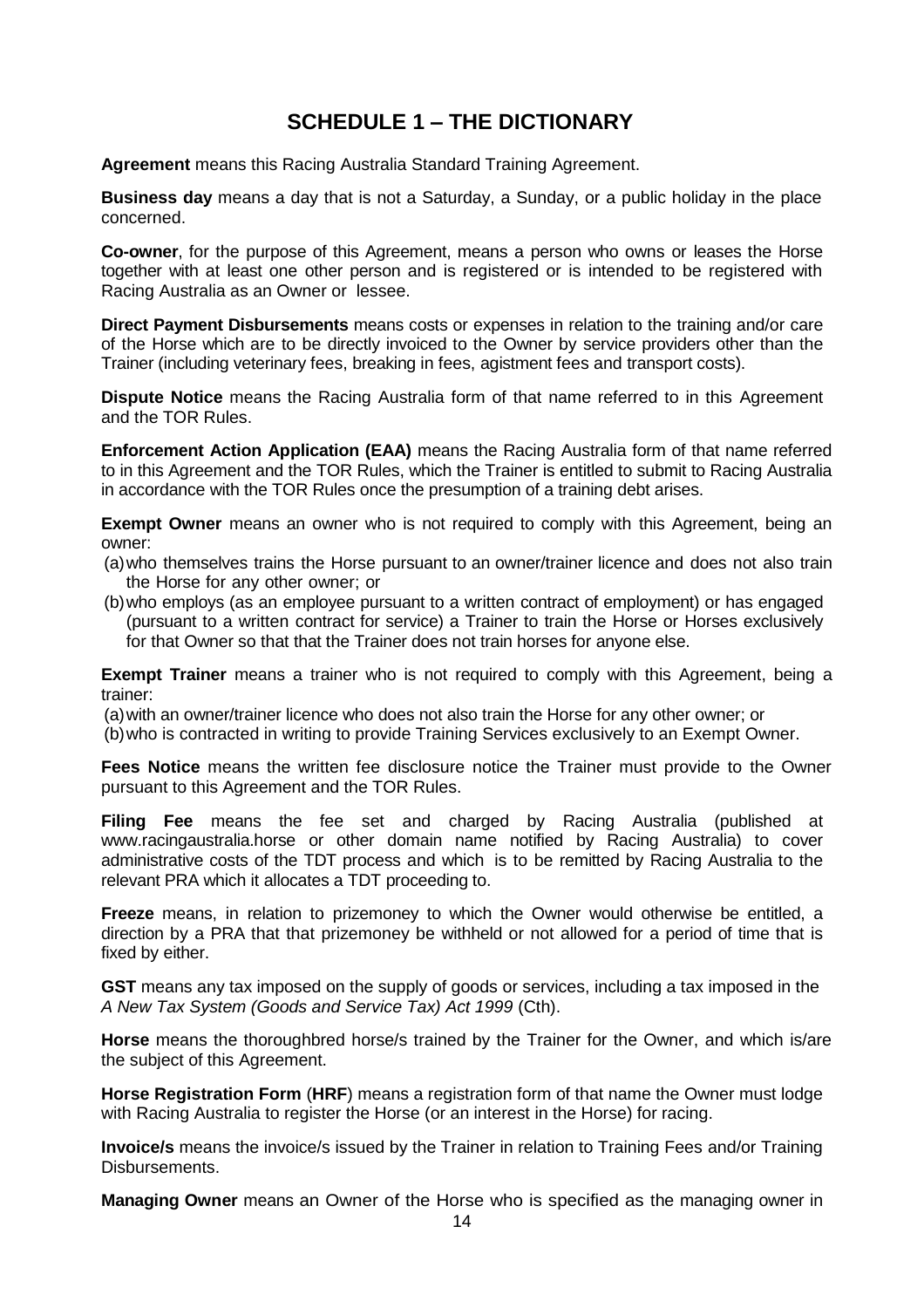the HRF or other relevant registration form lodged or to be lodged with Racing Australia and, for the purpose of this Agreement, the Trainer is entitled to rely on the Horse's ownership registration records held by Racing Australia as conclusive evidence that the person specified on the relevant registration form is the Managing Owner of the Horse, unless the Trainer has actual knowledge to the contrary.

**Notice of Election of Hearing** means the Racing Australia form of that name referred to in this Agreement and the TOR Rules, which Racing Australia makes available for the purpose of the parties electing to take a dispute in relation to Training Fees and/or Training Disbursements to a TDT.

**Owner** means, for the purpose of this Agreement, an owner, part owner, lessee, Syndicate registered with a PRA or Racing Australia, corporation or Managing Owner, or any of them, but does not include an Exempt Owner or a member of a Syndicate registered with Racing Australia in his, her, or its own right (who for the purposes of this Agreement is represented by the relevant Syndicate Manager). Where there is more than one Owner of a Horse/s and the context in this Agreement permits, Owner means the several owners which make up the ownership of the Horse/s.

**Owner's interest** means the percentage interest or share in the Horse owned by the Owner, as specified in the relevant Racing Australia registration form held by Racing Australia or as subsequently amended by another later registration form (including a transfer of ownership form) lodged with Racing Australia.

**Presumption of a training debt** means the presumption that Training Fees and/or Training Disbursements are due and payable from the Owner to the Trainer which arises in the circumstances identified in clause 4.3(a) of this Agreement and the TOR Rules.

**Principal Racing Authority** (**PRA**) means the relevant peak body in each of the States and Territories of Australia responsible for the conduct and administration of thoroughbred horse racing in the State or Territory.

**Prizemoney to which the Owner would otherwise be entitled** means, for the purpose of the TOR Rules and this Agreement, any prizemoney which, but for the TOR Rules, the Owner would be entitled to receive from Racing Australia or a PRA in relation to the results in a race of the Horse/s owned or part owned by the Owner which is trained by the Trainer. Such prizemoney may therefore include prizemoney earned through the results of a horse/s other than the horse/s that received the Training Services the subject of action taken under this Agreement or the TOR Rules. .

**Racing Australia** means Racing Australia Ltd and any successor entity substantially carrying out Racing Australia's functions.

**Rules of Racing** means the Australian Rules of Racing promulgated by Racing Australia (and formerly the Australian Racing Board), together with Local Rules of a PRA (**Local Rules**), each as amended from time to time.

**Special circumstance** means, for the purpose of the TOR Rules and this Agreement, a circumstance which is out of the ordinary, including as stipulated to be a "special circumstance" by a PRA under its Local Rules.

**Stable Return** means a stable return, form or written notification lodged by the Trainer with Racing Australia in respect of the Horse.

**Syndicate** means a syndicate as defined by the Rules of Racing.

**Syndicate Manager** means the person/s identified as such in a HRF or other relevant Racing Australia registration form in respect of either a Syndicate registered with a PRA or Racing Australia, or a Syndicate which is subsequently registered as an Owner or Co-owner by Racing